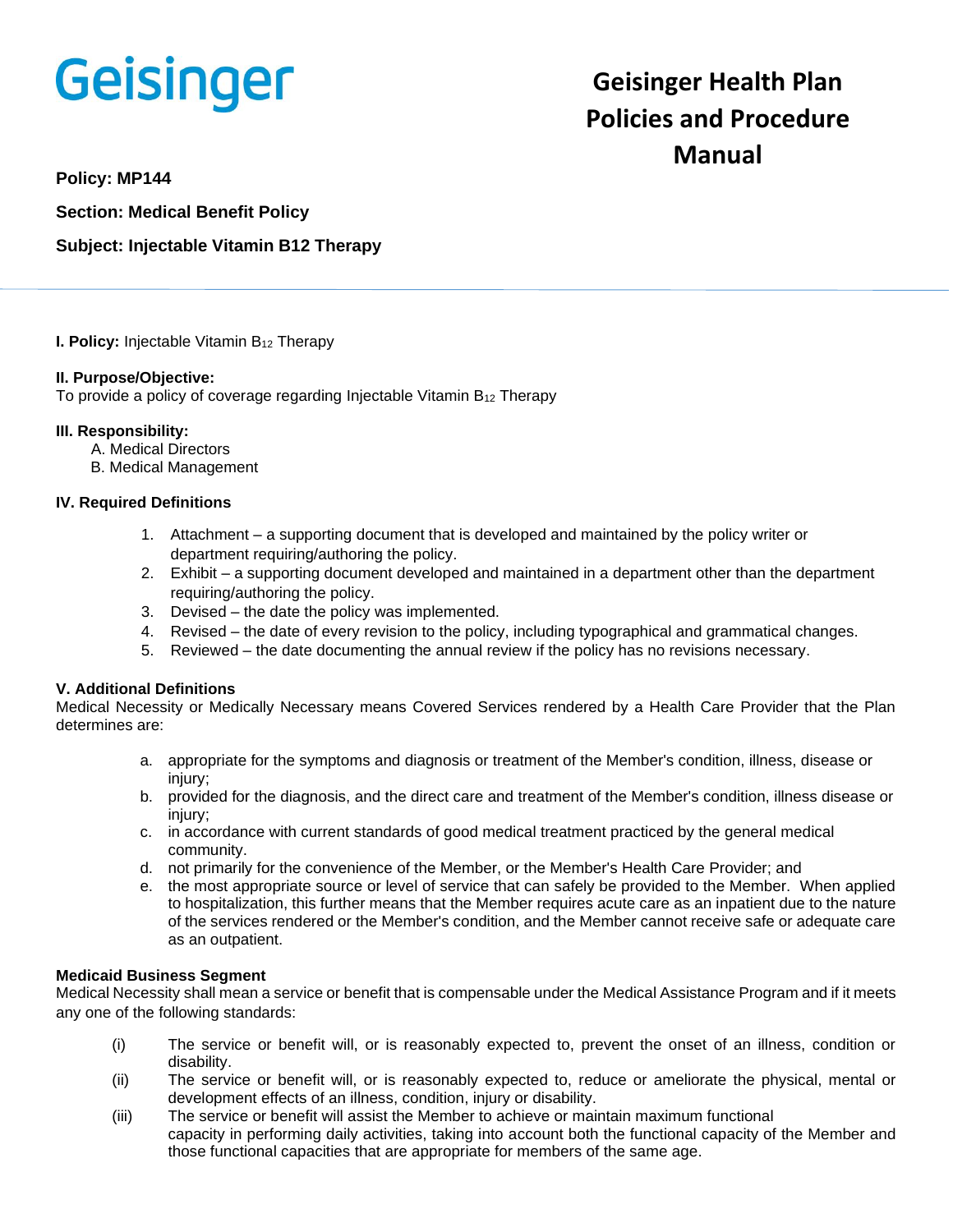#### **DESCRIPTION:**

Vitamin B12, also known as cobalamin plays an essential role in DNA synthesis, cell maturation and neurologic function. Deficiency results in a wide spectrum of anemias and neuropsychiatric disorders.

## **INDICATIONS:**

Injectable vitamin  $B_{12}$  therapy is considered medically necessary with any of the following conditions:

- 1. Anemia
	- Pernicious anemia
	- Macrocytic anemia
	- Fish tapeworm anemia
	- Megaloblastic anemia
- 2. Gastrointestinal disorders
	- Malabsorption syndromes such as but not limited to sprue and idiopathic steatorrhea
	- Surgical or mechanical disorders such as resection of the small intestine, intestinal stricture, intestinal anastomosis, blind loop syndrome, and total or partial gastrectomy
	- Conditions associated with decreased production of intrinsic factor
- 3. Neuropathies
	- Posteriolateral sclerosis
	- Neuropathy associated with pernicious anemia
	- Acute phase or exacerbation of neuropathy secondary to malnutrition or alcoholism
- 4. Methylmalonic aciduria
- 5. Homocystinuria
- 6. Retrobulbar neuritis associated with heavy smoking (tobacco amblyopia)
- 7. Dementia secondary to vitamin B<sup>12</sup> deficiency

8. As part of a pre-medication regimen prior to and during treatment with certain drugs/biologicals, with potential significant adverse effects, such as provided with Pemetrexed for injection (Alimta).

#### **LIMITATIONS:**

Vitamins including oral B<sup>12</sup> supplements that can be purchased without a prescription are **NOT COVERED** unless listed as specifically covered under an OTC drug benefit in the Medicaid business segment.

**Note: A complete description of the process by which a given technology or service is evaluated and determined to be experimental, investigational or unproven is outlined in MP 15 - Experimental Investigational or Unproven Services or Treatment.**

**CODING ASSOCIATED WITH:** Injectable Vitamin B<sup>12</sup> Therapy

*The following codes are included below for informational purposes and may not be all inclusive. Inclusion of a procedure or device code(s) does not constitute or imply coverage nor does it imply or guarantee provider reimbursement. Coverage is determined by the member specific benefit plan document and any applicable laws regarding coverage of specific services. Please note that per Medicare coverage rules, only specific CPT/HCPCS Codes may be covered for the Medicare Business Segment. Please consult the CMS website at* [www.cms.gov](http://www.cms.gov/) *or the local Medicare Administrative Carrier (MAC) for more information on Medicare coverage and coding requirements.*

J3420 Injection, vitamin  $B_{12}$  Cyanocobalamin, up to 1000 mcg 82607 Cyanocobalamin

Current Procedural Terminology (CPT®) © American Medical Association: Chicago, IL

#### **LINE OF BUSINESS:**

**Eligibility and contract specific benefits, limitations and/or exclusions will apply. Coverage statements found in the line of business specific benefit document will supersede this policy. For Medicare, applicable LCD's and NCD's will supercede this policy. For PA Medicaid Business segment, this policy applies as written.**

#### **REFERENCES:**

Dharmarajan TS, Norkus EP, " Approaches to vitamin B<sup>12</sup> deficiency" Postgraduate Medicine. July 2001; 110(1).

Oh RC, Brown DL, "Vitamin B<sup>12</sup> deficiency", American Family Physician. 2003;67:979-986, 993-994.